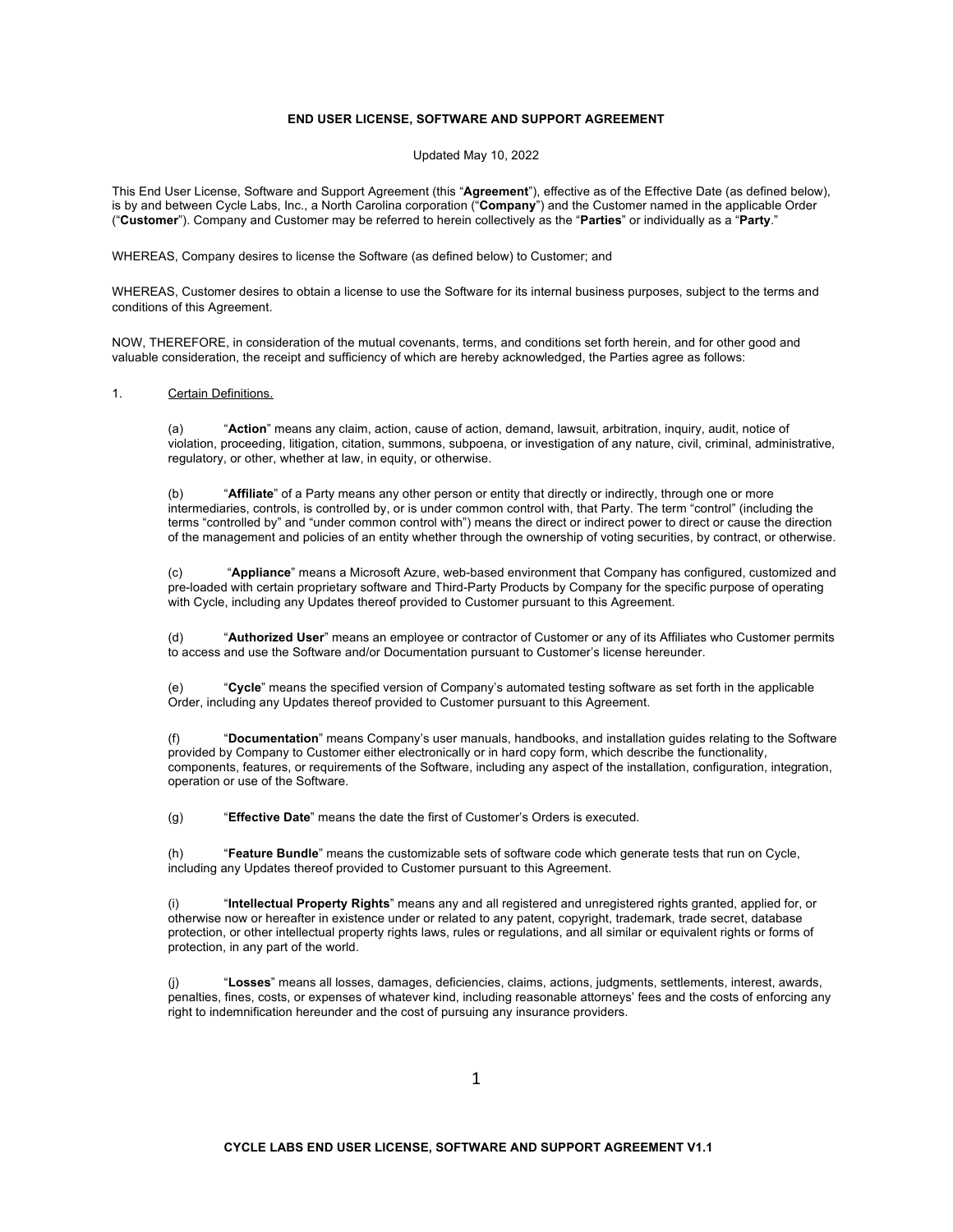(k) "**Representatives**" means with respect to a Party, that Party's and its Affiliates' employees, officers, directors, consultants, agents, independent contractors, service providers, subcontractors, and advisors.

"**Software**" means the executable, object code version of the software products identified in the Customer's Order, including any Updates provided to Customer pursuant to this Agreement. For the avoidance of doubt, where and to the extent identified in the Customer's Order, "**Software**" includes Appliance, Cycle and the Feature Bundle.

(m) "**Order**" means either (i) an Order executed between Company and Customer or between a Reseller and Customer that incorporates this Agreement by reference; or (ii) an Order for Appliance placed by Customer with and accepted by Microsoft Azure. Each Order is incorporated into and forms a part of this Agreement.

(n) "**Reseller**" means Company's duly authorized reseller of the Software.

(o) "**Third-Party Products**" means any third-party systems, products or materials provided with or incorporated into the Software, including any open source software components available under any license that is approved by the Open Source Initiative.

(p) "**Updates**" means any updates, enhancements, improvements, releases, bug fixes, patches, or other error corrections to the relevant software.

2. Acceptance. By executing an Order, Customer also accepts the terms of this Agreement. The individual executing the Order on Customer's behalf represents and warrants to Company that he or she is fully and duly authorized to agree to be bound by this Agreement on Customer's behalf.

# 3. License.

(a) License Grant. Subject to and conditioned on Customer's payment of the applicable Fees and Customer's and its Authorized Users' compliance with all other terms and conditions of this Agreement, Company hereby grants Customer and its Affiliates a non-exclusive, non-sublicensable, and non-transferable (except in compliance with Section 12(g)) license for the term specified in the Order to: (i) download, install, use and run the Software solely for Customer's internal business purposes in the ordinary course of such operations; and (ii) use and make a reasonable number of copies of the Documentation solely for Customer's internal business purposes in connection with Customer's use of the Software. Customer may make one copy of the Software solely for back-up, disaster recovery, and testing purposes; provided that any such copy of the Software: (x) remains Company's exclusive property; (y) is subject to the terms and conditions of this Agreement; and (z) must include all copyright or other proprietary rights notices contained in the original.

(b) Third-Party Products. The Software may contain or be provided with Third-Party Products as identified in the Documentation. Customer will have the right to license any Third-Party Products that constitute open source software components directly from the owner thereof, and is licensed the right to use any other Third-Party Products hereunder or through a separate agreement between Customer and the owner thereof, subject in each case to any applicable restrictions and other terms and conditions of use set forth in the Documentation, in any "Third-Party Licenses ReadMe" file or similar file located in the installation directory for the Software, or made available at https://www.cycleautomation.com/third-party-packages-and-terms/. If Customer does not agree to abide by the applicable terms for such Third-Party Products, then Customer should not install or use such Third-Party Products.

(c) Security Measures; Usage Data. The Software may contain technological measures designed to prevent unauthorized or illegal use of the Software. Customer acknowledges and agrees that: (i) Company may use these and other lawful measures to verify Customer's compliance with the terms of this Agreement and enforce Company's rights, including all Intellectual Property Rights, in and to the Software; (ii) Company may deny any individual access to and/or use of the Software on written notice to Customer if Company, in its reasonable discretion, believes that person's use of the Software would violate any provision of this Agreement, regardless of whether Customer designated that person as an Authorized User; and (iii) Company and its Representatives may collect, maintain, process and use diagnostic, technical, usage and related information, including information about Customer's or its Affiliates' computers, systems and software, that Company may gather periodically to improve the performance of the Software or develop Updates; provided, that any such information that identifies or is reasonably capable of identifying Customer, its Affiliates or its or their Authorized Users or Representatives directly will be considered to be Customer's Confidential Information and treated in accordance with the obligations of confidentiality set forth below.

(d) General Use Restrictions. Customer shall not use the Software or Documentation for any purposes beyond the scope of the license granted in this Agreement. Without limiting the foregoing and except as otherwise expressly set forth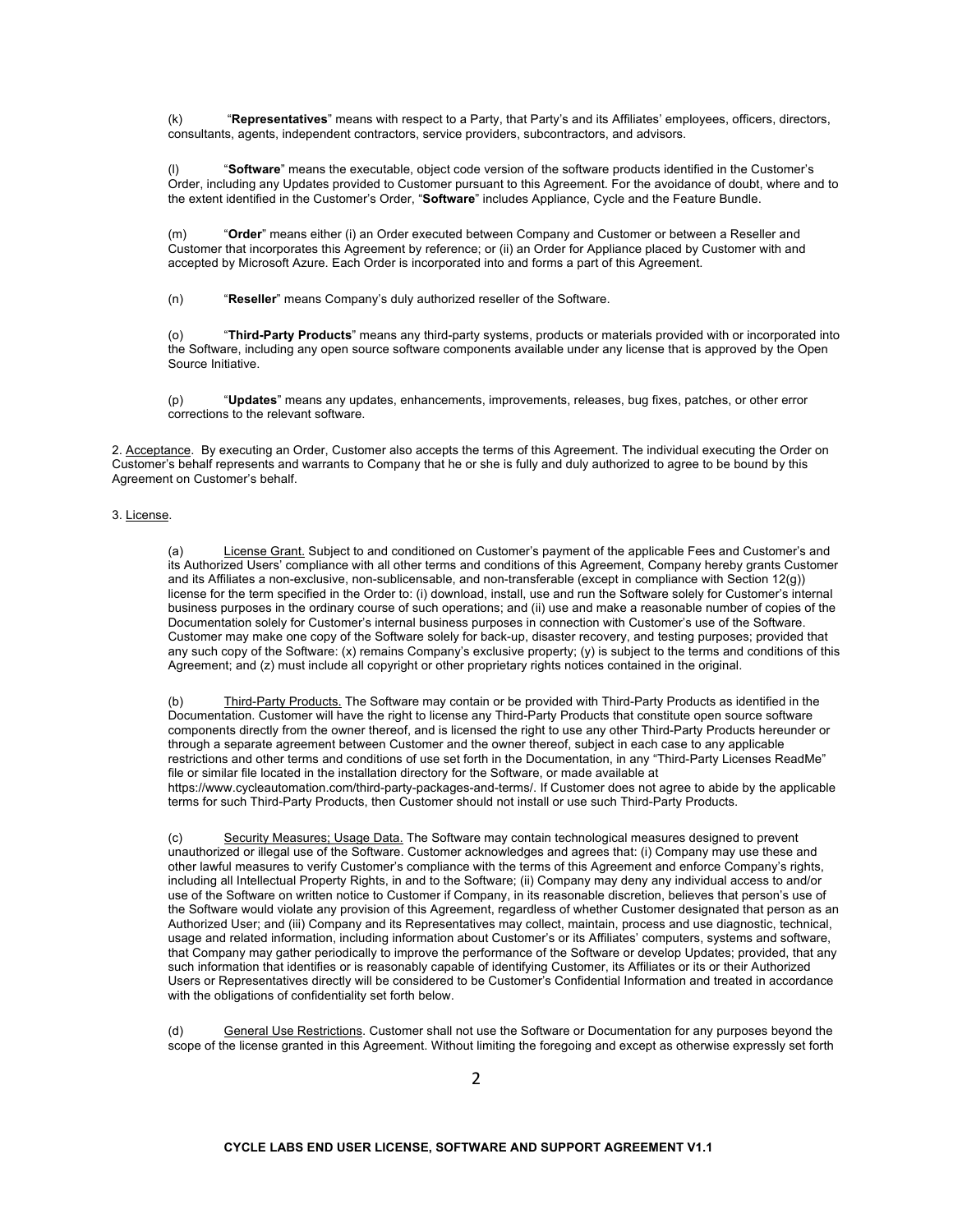in this Agreement, Customer shall not at any time, directly or indirectly (and it shall ensure its Affiliates and Authorized Users do not): (i) copy, modify, adapt, translate, enhance, or create derivative works of the Software or the Documentation, in whole or in part; (ii) rent, lease, lend, sell, sublicense, assign, distribute, publish, transfer, or otherwise make available the Software or the Documentation, including on or in connection with the internet or any time-sharing, service bureau, software as a service, cloud or other technology or service; (iii) reverse engineer, disassemble, decompile, decode, adapt, or otherwise attempt to derive or gain access to the source code of the Software or the underlying structure, ideas, know-how or algorithms relevant to the Software, in whole or in part; (iv) bypass or breach any security device or protection used for or contained in the Software or Documentation; (v) remove or alter any proprietary notices from the Software or the Documentation; (vi) use the Software in any manner or for any purpose that infringes, misappropriates, or otherwise violates any Intellectual Property Right or other right of any person or entity, or that violates any applicable law, rule or regulation; or (vii) access or use the Software for purposes of benchmarking or competitive analysis, developing, producing, marketing, distributing, licensing or selling any product or service that may compete with the Software, or disclosing to Company's competitors, for any purpose, otherwise non-public information about the Software.

### (e) Specific Use Restrictions.

Cycle. When the Software is Cycle, Customer's rights to the Software under the first sentence of Section 3(a) are limited to the right to download, install, use and run one copy of Cycle on Customer's network for concurrent or named use by not more than that number of Authorized Users that is specified in the applicable Order at a time.

(ii) Feature Bundle. When the Software is the Feature Bundle, the following additional terms and conditions apply:

(a) Customer's rights to the Software under the first sentence of Section 3(a) are limited to the right to download, install, use and run the Feature Bundle solely in connection with Customer's authorized use of Cycle.

(b) If Customer or any of its Representatives (other than Company and its Representatives) solely develop or create any new Feature Bundle components or improvements or enhancements to any existing Feature Bundle components (collectively, "Novel Feature Bundle Components"), or if Company has developed or created any Novel Feature Bundle Components specifically and uniquely for Customer under and pursuant to a separate written services agreement or Statement of Work executed by the Parties, then: (1) Customer shall be and remain the owner of all right, title and interest in and to such Novel Feature Bundle Components and all Intellectual Property Rights in and related thereto; (2) such Novel Feature Bundle Components that are developed or created by Company in the manner described above, to the extent possible, shall be considered "work made for hire" for Customer, and to the extent such work is determined not to constitute "work made for hire" as a matter of law, Company hereby irrevocably assigns and transfers to Customer, as of the time of creation of the Novel Feature Bundle Components, any and all right, title, or interest it may have in such Novel Feature Bundle Components, including all Intellectual Property Rights in or related thereto; and (3) Customer hereby grants to Company a non-exclusive, royalty-free, irrevocable, perpetual, fully paid-up, fully transferable, worldwide right and license (with rights to sublicense through multiple tiers of sublicensees) to copy, modify, use, make derivative works of, perform, display, distribute and otherwise exercise any and all present and future Intellectual Property Rights in and related to all Novel Feature Bundle Components (excluding any Customer Confidential Information that may be incorporated in such Novel Feature Bundle Components), including for the benefit of Customer or Company's other customers.

(iii) Appliance. When the Software is Appliance, Customer's rights to the Software under the first sentence of Section 3(a) are limited to the right to deploy a number of execution agents in Appliance at a time that is not more than the number specified in the Customer's applicable Order.

Reservation of Rights. Company reserves all rights not expressly granted to Customer in this Agreement. Except for the limited rights and licenses expressly granted under this Agreement, nothing in this Agreement grants, by implication, waiver, estoppel, or otherwise, to Customer or any third party any intellectual property rights or other right, title, or interest in or to the Software.

(g) Responsibility for Affiliates and Authorized Users. Customer shall be responsible and liable to Company for the acts, omissions and non- compliance with the terms of this Agreement and/or any applicable Order of all Affiliates and Authorized Users to the same extent that as if such performance, acts, omissions and/or non-compliance were by Customer directly.

### **CYCLE LABS END USER LICENSE, SOFTWARE AND SUPPORT AGREEMENT V1.1**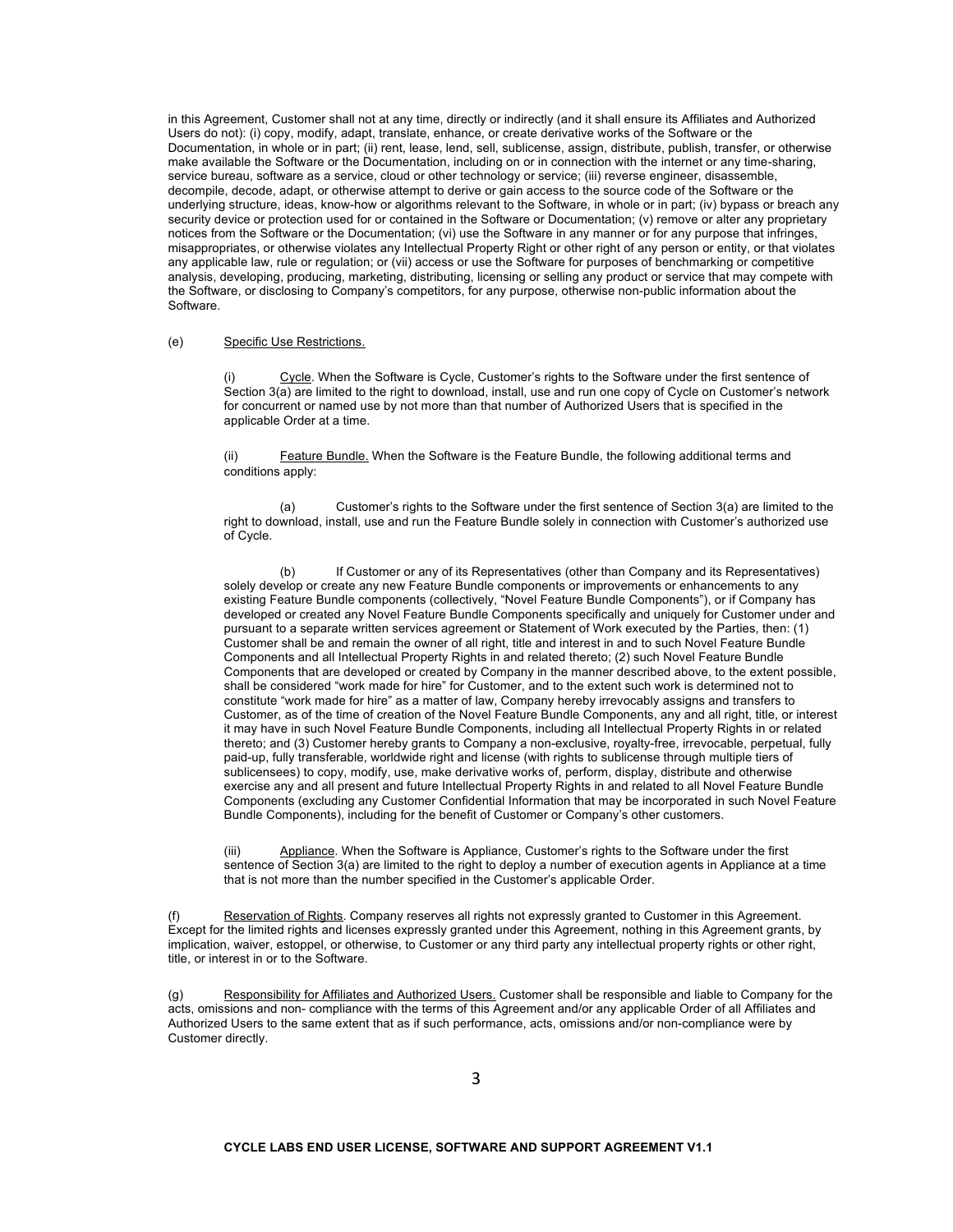(h) Delivery. Company shall deliver the Software electronically, on tangible media, or by other means to Customer promptly following execution of the applicable Order.

Free Trial Period. If, as indicated in the applicable Order, Company is offering the Software on a limited free-trial or proof-of-value use basis ("**Free Trial Software**"), then, notwithstanding any contrary provision in this Agreement: (A) Customer is permitted to access and use the Free Trial Software only for internal demonstration, testing or evaluation purposes and only for the limited period not to exceed 30 days or as set forth in the related Order; and (B) ALL FREE TRIAL SOFTWARE IS PROVIDED "AS IS" WITHOUT SUPPORT OR WARRANTY OF ANY KIND, EXPRESS OR IMPLIED, AND THE AGGREGATE LIABILITY OF COMPANY, ITS RESELLERS AND ITS AND THEIR LICENSORS, SERVICE PROVIDERS AND SUPPLIERS IN CONNECTION WITH ANY FREE TRIAL SOFTWARE SHALL NOT EXCEED \$500 UNDER ANY CIRCUMSTANCES.

4. Maintenance and Support. Subject to and conditioned on Customer's payment of the applicable Fees and Customer's and its Authorized Users' compliance with all other terms and conditions of this Agreement:

(a) Support Services. Company shall provide to Customer access to Company's e-learning, self-help and FAQ resources made generally available to all customers. In addition, Company shall provide to Customer the following support services with respect to the Software for which Customer has procured a support and maintenance package as specified in the applicable Order (collectively, "**Support Services**"): (i) technical and operational assistance for Customer's use of the Software, responses to questions about the documented features and functionality of the Software and usage thereof, assistance with interpretation and use of the Documentation, and assistance with interpretation of error or warning messages appearing in dashboards or alerts; (ii) commercially reasonable efforts to respond and resolve, in the manner specified in Company's service level agreement attached hereto as **Exhibit A**, any reproducible failure of the Software to perform in accordance with its Documentation; and (iii) case management to help track the status of any Software failures reported to Company. For the avoidance of doubt, if the Customer has not procured a support and maintenance package pursuant to an Order for a particular item of Software, Company shall have no obligation to provide Support Services with respect to that Software. Unless otherwise specified in the applicable Order or **Exhibit A**, Support Services shall be provided via electronic mail, telephone and the customer support portal only, and during Company's normal business hours only (8:30 a.m. to 5:30 p.m., Eastern time, Monday through Friday, excluding federal holidays) and response and resolution times for any questions submitted or Software failures reported to Company shall be as soon as reasonably practicable for Company given its available resources. Customer must provide all information and assistance that Company reasonably requests in connection with providing Support Services. Any Updates to the Software provided as part of the Support Services shall be deemed to be Software and subject to all terms and conditions with respect to Software under this Agreement.

**Exclusions from Support Services. Unless otherwise specified in the applicable Order or Exhibit A**, Support Services do not include: (i) support outside of Company's normal business hours; (ii) support for any software, hardware, networks or systems not provided to Customer by Company pursuant to an Order; (iii) assistance with de-installation or relocation of the Software (which may be provided separately pursuant to a separate services agreement or Statement of Work executed by the Parties); (iv) on-site or virtual training or assistance; (v) support necessitated as a result of Customer's (or its Affiliates', Authorized Users' or Representatives') own negligence; (vi) any modification, alteration or enhancement of the Software by anyone other than Company (or its Representatives); (vii) repetitive user error or repetitive basic operational, installation, configuration and/or training related inquiries; (viii) questions relating to or failures of any Third-Party Products (other than Third-Party Products embedded in and delivered by Company to Customer with the Software); (viii) failures for which Company has developed an Update to resolve which it has made available to Customer directly or made available generally to Company's other customers which have not been implemented by Customer; (ix) support for any Software labeled in the applicable Order as a "beta" or "pre-release" version; (x) support for any Software that is not either the then-current version of the Software or a prior version of the Software that was released within the preceding 12 months; or (xi) performance of any training, professional, implementation, customization or consulting services, including, without limitation, custom test development or feature file authoring related to the Software (which may be provided separately pursuant to a separate services agreement or Statement of Work executed by the Parties).

(c) Updates. During the Term, with respect to the Software for which Customer has procured a support and maintenance package as specified in the applicable Order, Company will provide Customer with all Updates (including updated Documentation) that Company may, in its sole discretion, make generally available to its licensees at no additional charge. For the avoidance of doubt, if the Customer has not procured a support and maintenance package pursuant to an Order for a particular item of Software, Company shall have no obligation to provide any Updates with respect to that Software. Any Updates to the Software provided in this manner shall be deemed to be Software and subject to all terms and conditions with respect to Software under this Agreement. Customer will install all such Updates as soon as practicable after receipt.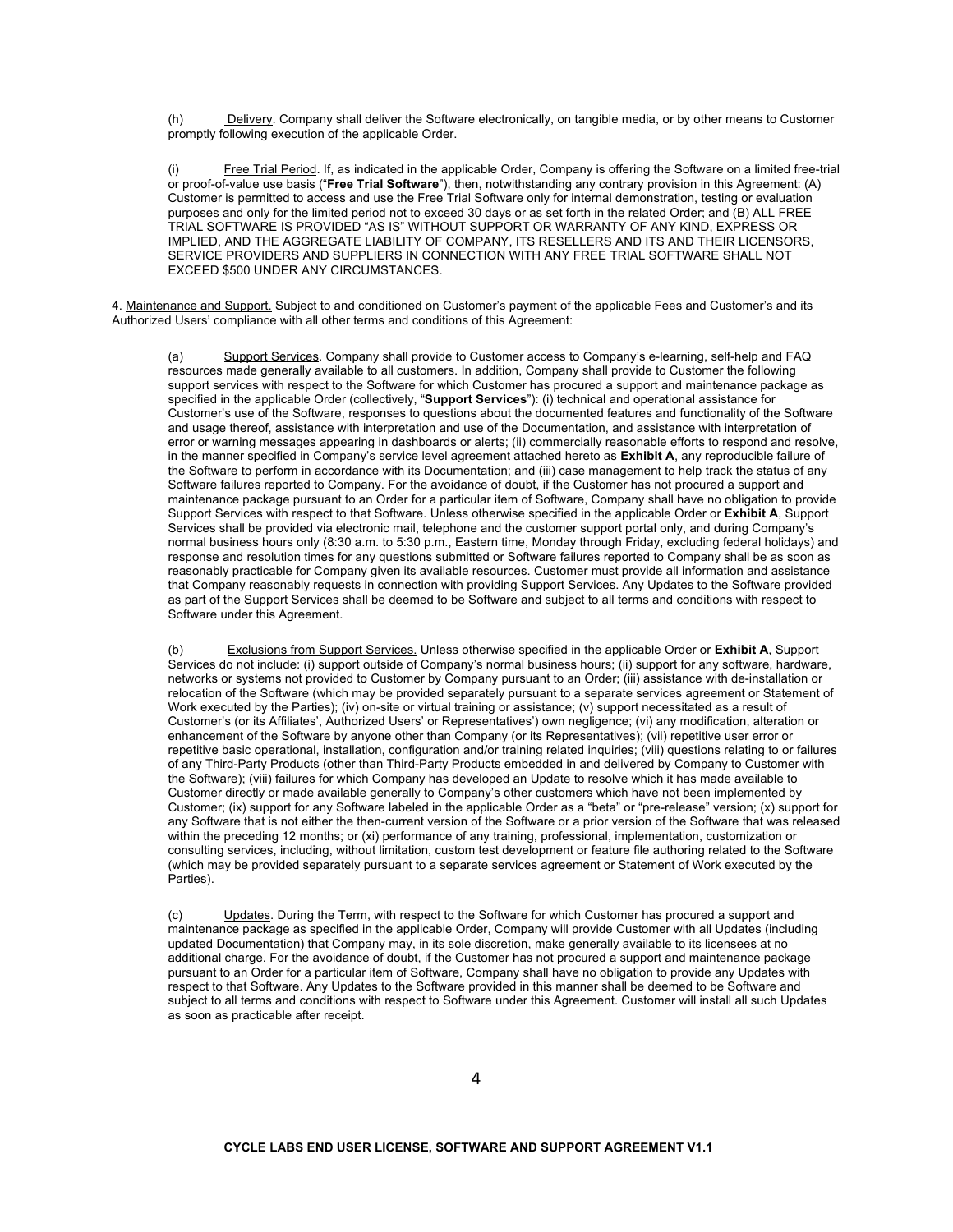(d) Community Slack Channel. Access to and use of the Cycle Labs, Inc. Community Slack Channel is governed by the Terms and Conditions of Community Slack Channel, available online at https://www.cycleautomation.com/terms/, and the agreements and policies referenced therein, each of which are incorporated into this Agreement by reference.

### 5. Fees and Payment.

(a) Fees. Customer shall pay to Company or (if applicable) its Reseller the fees ("**Fees**") in the amounts and in the manner set forth in applicable Order without offset or deduction. If Customer fails to make any payment when due, in addition to all other remedies that may be available: (i) Company may charge interest on the past due amount at the rate of 1.5% per month calculated daily and compounded monthly or, if lower, the highest rate permitted under applicable law; (ii) Company's Reseller may pursue any additional remedy that it and the Customer have agreed to in writing; and (iii) if such failure continues for thirty (30) days following written notice thereof, Company may suspend performance of all Support Services and suspend Customer's license rights under this Agreement and prohibit access to the Software until all past due amounts and interest thereon have been paid, without incurring any obligation or liability to Customer or any other person by reason of such prohibition of access to the Software.

(b) Taxes. All Fees and other amounts payable by Customer under this Agreement are exclusive of taxes and similar assessments. Customer is responsible for all sales, use, and excise taxes, and any other similar taxes, duties, and charges of any kind imposed by any federal, state, or local governmental or regulatory authority on any amounts payable by Customer hereunder (collectively, "**Sales Taxes**"), other than any taxes imposed on Company's income; provided that Company shall calculate the amount of such Sales Taxes and include such amounts on an invoice provided to Customer.

(c) Auditing Rights and Required Records. Customer agrees to maintain complete and accurate records in accordance with generally accepted accounting principles during the Term and for a period of two years after the termination or expiration of this Agreement with respect to matters necessary for accurately determining amounts due hereunder (including, for the avoidance of doubt, records relating to the number of Authorized Users using the Software). Company may, at its own expense, on reasonable prior notice, periodically inspect and audit such Customer records with respect to matters covered by this Agreement, provided that if such inspection and audit reveals that Customer has underpaid Company with respect to any amounts due and payable during the Term, Customer shall promptly pay the amounts necessary to rectify such underpayment, together with interest in accordance with Section 5(a). Customer shall pay for the costs of the audit if the audit determines that Customer's underpayment equals or exceeds ten percent (10%) for any annual term. Such inspection and auditing rights will extend throughout the Term of this Agreement and continue for a period of two years after the termination or expiration of this Agreement.

#### 6. Confidentiality.

(a) Confidential Information. In connection with this Agreement each Party (as the "**Disclosing Party**") may disclose or make available to the other Party (as the "**Receiving Party**") Confidential Information. Subject to Section 6(b), "**Confidential Information**" means information in any form or medium (whether oral, written, electronic or other) that the Disclosing Party considers confidential or proprietary, including information consisting of or relating to the Disclosing Party's technology (including source code), trade secrets, know-how, business operations, plans, strategies, customers, pricing information, and information with respect to which the Disclosing Party has contractual or other confidentiality obligations, whether or not marked, designated or otherwise identified as "confidential". Without limiting the foregoing: (i) the Software, all non-public information relating to the Software, and the Documentation are the Confidential Information of Company; and (ii) the terms and existence of each Order are the Confidential Information of both Parties.

(b) Exclusions and Exceptions. Confidential Information does not include information that the Receiving Party can demonstrate by written or other documentary records: (i) was rightfully known to the Receiving Party without restriction on use or disclosure prior to such information being disclosed or made available to the Receiving Party in connection with this Agreement; (ii) was or becomes generally known by the public other than by the Receiving Party's or any of its Representatives' noncompliance with this Agreement; (iii) was or is received by the Receiving Party on a non-confidential basis from a third party that was not or is not, at the time of such receipt, under any obligation to maintain its confidentiality; or (iv) the Receiving Party can demonstrate by written or other documentary records was or is independently developed by the Receiving Party without reference to or use of any Confidential Information.

(c) Protection of Confidential Information. As a condition to being provided with any disclosure of or access to Confidential Information, the Receiving Party shall: (i) not access or use Confidential Information other than as necessary to exercise its rights or perform its obligations under and in accordance with this Agreement; (ii) except as may be permitted under the terms and conditions of Section 6(d), not disclose or permit access to Confidential Information other than to its Representatives who: (A) need to know such Confidential Information for purposes of the Receiving Party's exercise of its rights or performance of its obligations under and in accordance with this Agreement; (B) have been informed of the confidential nature of the Confidential Information and the Receiving Party's obligations under this Section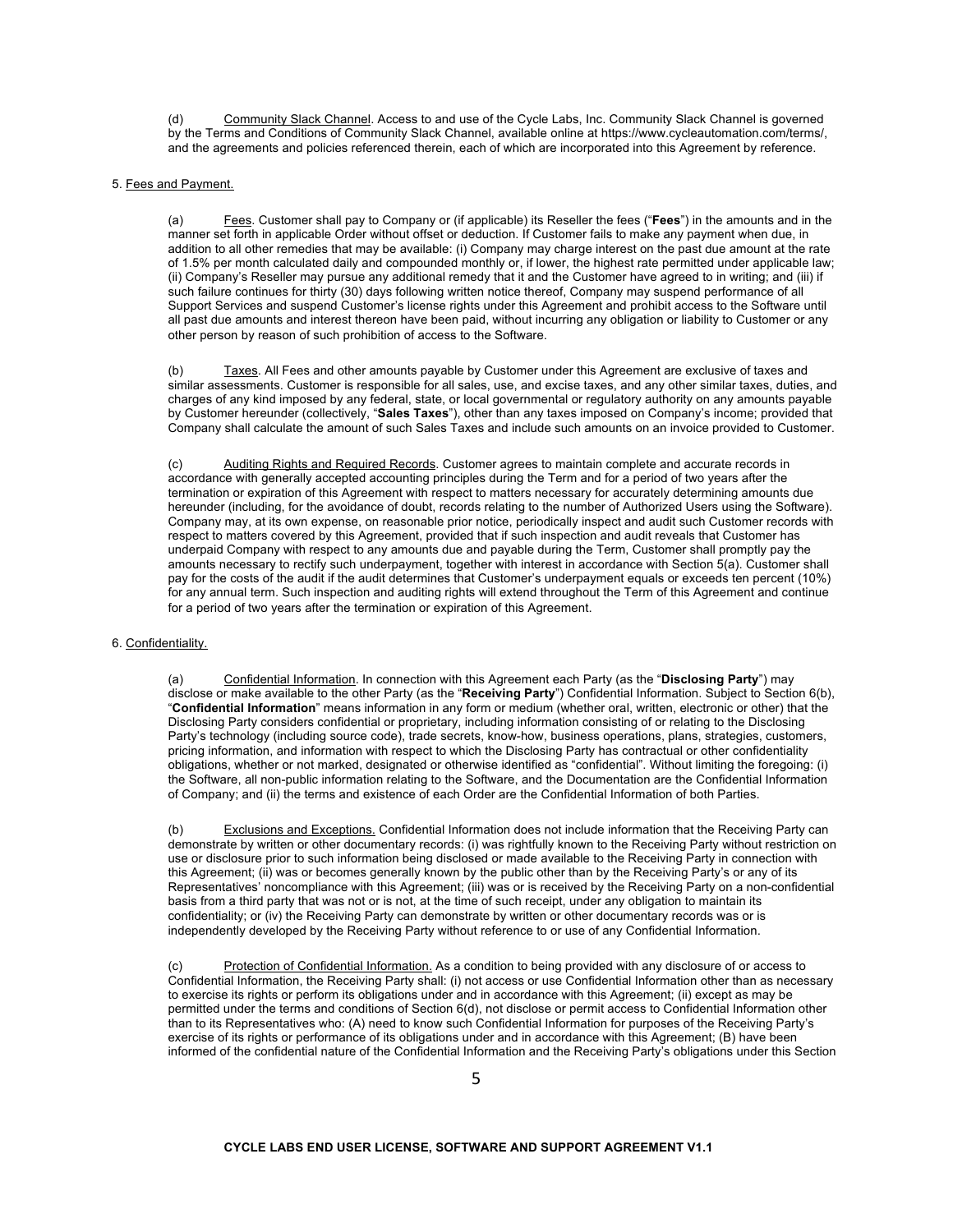6; and (C) are bound by confidentiality and restricted use obligations at least as protective of the Confidential Information as the terms set forth in this Section 6; (iii) safeguard the Confidential Information from unauthorized use, access or disclosure using at least the degree of care it uses to protect its confidential information and in no event less than a reasonable degree of care; (iv) promptly notify the Disclosing Party of any unauthorized use or disclosure of Confidential Information and take all reasonable steps to prevent further unauthorized use or disclosure; and (v) ensure its Representatives' compliance with, and be responsible and liable for any of its Representatives' non-compliance with, the terms of this Section 6.

(d) Compelled Disclosures. If the Receiving Party or any of its Representatives is compelled by applicable law or legal process to disclose any Confidential Information then, to the extent permitted by applicable law, the Receiving Party shall: (i) promptly, and prior to such disclosure, notify the Disclosing Party in writing of such requirement so that the Disclosing Party can seek a protective order or other remedy or waive its rights under Section 6(c); and (ii) provide reasonable assistance to the Disclosing Party, at the Disclosing Party's sole cost and expense, in opposing such disclosure or seeking a protective order or other limitations on disclosure. If the Disclosing Party waives compliance or, after providing the notice and assistance required under this Section 6(d), the Receiving Party remains required by law or legal process to disclose any Confidential Information, the Receiving Party shall disclose only that portion of the Confidential Information that the Receiving Party is legally required to disclose and shall use commercially reasonable efforts to obtain assurances from the applicable court or other presiding authority that such Confidential Information will be afforded confidential treatment.

(e) Return/Destruction; Survival. On the expiration or termination of the Agreement, the Receiving Party shall promptly return to the Disclosing Party all copies, whether in written, electronic, or other form or media, of the Disclosing Party's Confidential Information, or destroy all such copies and certify in writing to the Disclosing Party that such Confidential Information has been destroyed. Each Party's obligations under this Section 6 with regard to Confidential Information are effective as of the Effective Date shall survive the termination or expiration of this Agreement.

# 7. Intellectual Property Ownership; Feedback.

Customer acknowledges and agrees that: (i) the Software and Documentation are licensed, not sold, to Customer by Company and Customer does not and will not have or acquire under or in connection with this Agreement any ownership interest in the Software or Documentation, or in any related Intellectual Property Rights; (ii) Company (or the respective rights holder in any Third-Party Products) is and will remain the sole and exclusive owner of all right, title and interest in and to the Software and Documentation, including all Intellectual Property Rights relating thereto, subject only to the limited licenses granted to Customer under this Agreement; and (iii) subject to Section 3(e)(ii)(B)**.** above, Customer hereby unconditionally and irrevocably assigns to Company its entire right, title and interest in and to any Intellectual Property Rights that Customer may now or hereafter have in or relating to the Software or Documentation (including any rights in derivative works, enhancements or improvements relating to either of them), whether held or acquired by operation of law, contract, assignment or otherwise.

(b) Feedback. If Customer or any of its employees or contractors sends or transmits any communications or materials to Company by mail, email, telephone, or otherwise, suggesting or recommending changes to the Software or Documentation, including without limitation, new features or functionality relating thereto, or any comments, questions, suggestions, or the like ("**Feedback**"), Company is free to use such Feedback irrespective of any other obligation or limitation between the Parties governing such Feedback.

#### 8. Limited Warranties and Warranty Disclaimer.

(a) Support Services Warranty. Company warrants to Customer that all Support Services will be performed in a professional and workmanlike manner by competent and experienced Company personnel. Notwithstanding the foregoing, Customer acknowledges and agrees that Company's ability to successfully perform Support Services hereunder is dependent upon Customer's provision of timely information, access to resources, and participation. COMPANY'S PROMPT RE-PERFORMANCE OF THE SUPPORT SERVICES IN ACCORDANCE WITH THIS AGREEMENT CONSTITUTES CUSTOMER'S SOLE REMEDY AND COMPANY'S AND ITS RESELLERS' ENTIRE OBLIGATION AND LIABILITY FOR ANY BREACH OF THE WARRANTY IN THIS SECTION 8(a).

(b) Software Warranty. Subject to the limitations and conditions set forth in Section 8(c) and Section 8(d), Company warrants to Customer that: (i) for a period of one year from the Effective Date (the "**Warranty Period**") the Software will substantially conform in all material respects to the specifications set forth in the Documentation, when installed, operated and used as recommended in the Documentation and in accordance with this Agreement; and (ii) at the time of delivery the Software does not contain any virus or other malicious code. THE FOREGOING WARRANTIES DO NOT APPLY, AND COMPANY STRICTLY DISCLAIMS ALL WARRANTIES, WITH RESPECT TO ANY THIRD-PARTY PRODUCTS.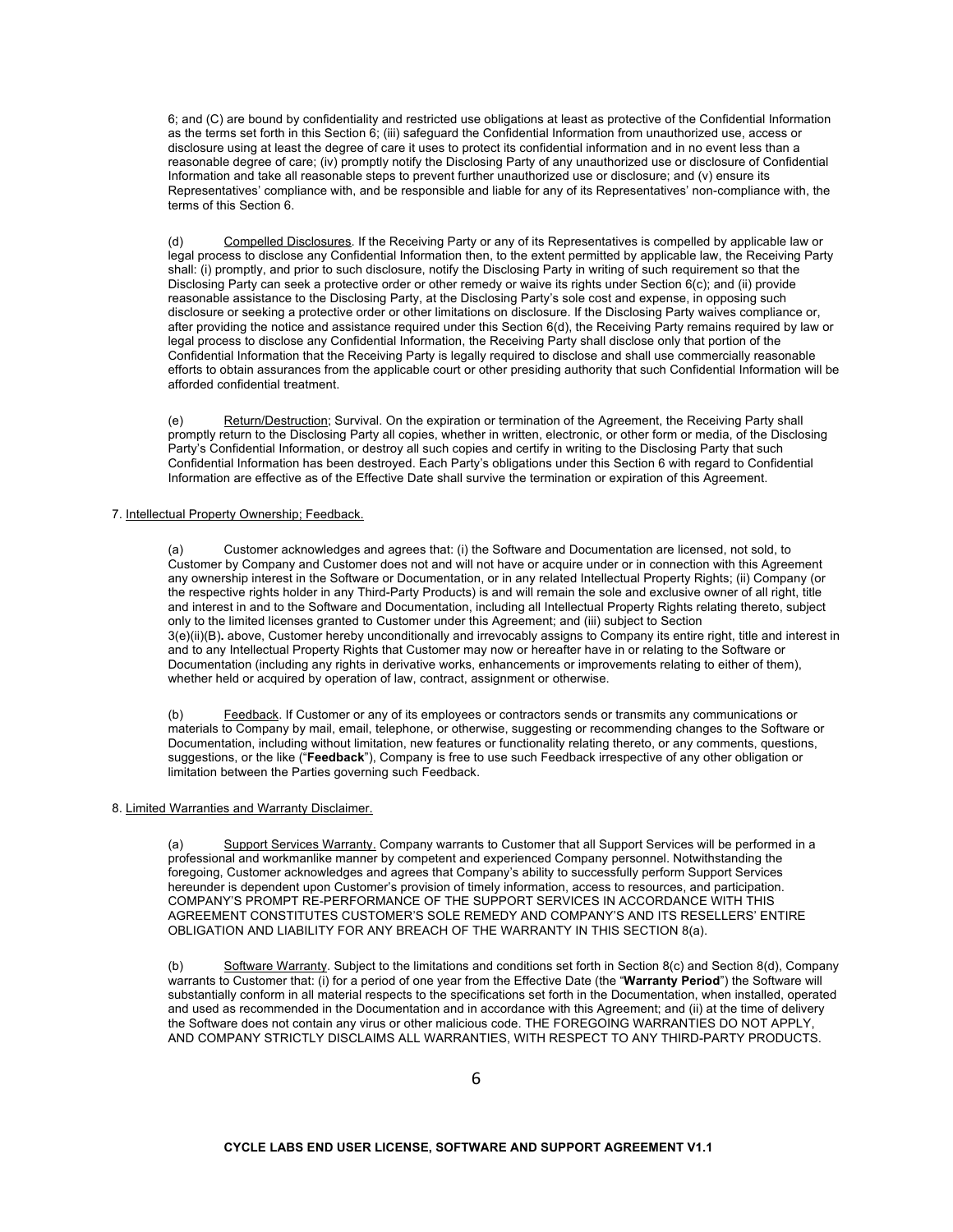(c) Customer Requirements. The Software warranties set forth in Section 8(b) apply only if Customer: (i) notifies Company in writing of the warranty breach during the Term and, with respect to any warranty breach with respect to the warranties set forth in Section 8(b)(i) only, before the expiration of the Warranty Period; (ii) has promptly installed all Updates to the Software that Company previously made available to Customer; and (iii) as of the date of notification, is in compliance with all terms and conditions of this Agreement (including the payment of all Fees then due and owing).

(d) Exceptions. Notwithstanding any provisions to the contrary in this Agreement, the Software warranty set forth in Section 8(b) does not apply to problems arising out of or relating to: (i) the operation of, or access to, Customer's or a third party's equipment, system or network; (ii) Software, or the media on which it is provided, that is modified or damaged by Customer or any of its Affiliates, or its or their Authorized Users or Representatives; (iii) any operation or use of, or other activity relating to, the Software other than as specified in the Documentation, including any incorporation in the Software of, or combination, operation or use of the Software in or with, any technology (including any software, hardware, firmware, system or network) or service not specified for Customer's use in the Documentation, unless otherwise expressly permitted by Company in writing; (iv) Customer's or any third party's negligence, abuse, misapplication or misuse of the Software; (v) failure to promptly install all Updates that Company has previously made available to Customer or failures for which Company has developed an Update to resolve which it has made available to Customer directly or made available generally to Company's other customers which have not been implemented by Customer; (vi) any Third-Party Products; or (vii) Customer's (or any of its Affiliates' or its or their Authorized Users' or Representatives') breach of any material provision of this Agreement.

(e) Remedial Efforts. If Company breaches, or is alleged to have breached, any of the warranties set forth in Section 8(b), Company may, at its sole option and expense, take any of the following steps to remedy such breach:

(i) Repair the Software;

(ii) Replace the Software with functionally equivalent software (which software will, on its replacement of the Software, constitute Software hereunder); and/or

(iii) Terminate the related Order and, provided that Customer fully complies with of its post-termination obligations as set forth in Section 6(e), promptly refund to Customer, on a *pro rata* basis, the share of any Fees prepaid by Customer for the future portion of the license term that would have remained but for such termination.

Sole Remedy. If Company does not cure a warranty breach or terminate this Agreement as permitted by Section 8(e) within a reasonable period of time after Company's receipt of written notice of such breach (which such period shall be not less than thirty (30) days following Company's receipt of written notice of such breach), Customer shall have the right to terminate this Agreement immediately upon written notice to Company and, provided that Customer fully complies with all of its post-termination obligations as set forth in Section 6(e), Company shall promptly refund to Customer, on a *pro rata* basis, the share of any Fees prepaid by Customer for the future portion of the license term that would have remained but for such termination. THE REMEDIES SET FORTH IN SECTION 8(e) AND THIS SECTION 8(f) SET FORTH CUSTOMER'S SOLE REMEDY AND COMPANY'S AND ITS RESELLERS' ENTIRE OBLIGATION AND LIABILITY FOR ANY BREACH OF THE WARRANTY IN SECTION 8(b).

(g) EXCEPT FOR THE EXPRESS LIMITED WARRANTIES SET FORTH IN SECTIONS 8(a) AND 8(b), ALL SUPPORT SERVICES, SOFTWARE, DOCUMENTATION AND OTHER PRODUCTS, INFORMATION, MATERIALS AND SERVICES PROVIDED BY COMPANY ARE PROVIDED "AS IS." COMPANY HEREBY DISCLAIMS ALL OTHER WARRANTIES, WHETHER EXPRESS, IMPLIED, STATUTORY OR OTHER (INCLUDING ALL WARRANTIES ARISING FROM COURSE OF DEALING, USAGE OR TRADE PRACTICE), AND SPECIFICALLY DISCLAIMS ALL IMPLIED WARRANTIES OF MERCHANTABILITY, FITNESS FOR A PARTICULAR PURPOSE, TITLE AND NON-INFRINGEMENT. WITHOUT LIMITING THE FOREGOING, COMPANY MAKES NO WARRANTY OF ANY KIND THAT THE SOFTWARE OR DOCUMENTATION, OR ANY OTHER COMPANY OR THIRD- PARTY GOODS, SERVICES, TECHNOLOGIES OR MATERIALS (INCLUDING ANY SOFTWARE), OR ANY PRODUCTS OR RESULTS OF THE USE OF ANY OF THEM, WILL MEET CUSTOMER'S OR ANY OTHER PERSON'S OR ENTITY'S REQUIREMENTS, OPERATE WITHOUT INTERRUPTION, ACHIEVE ANY INTENDED RESULT, BE COMPATIBLE OR WORK WITH ANY OTHER GOODS, SERVICES, TECHNOLOGIES OR MATERIALS (INCLUDING ANY SOFTWARE, HARDWARE, SYSTEM OR NETWORK). ALL THIRD-PARTY PRODUCTS ARE PROVIDED "AS IS" AND ANY REPRESENTATION OR WARRANTY OF OR CONCERNING ANY OF THEM IS STRICTLY BETWEEN CUSTOMER AND THE THIRD-PARTY OWNER OR DISTRIBUTOR OF SUCH THIRD-PARTY PRODUCTS.

9. Indemnification.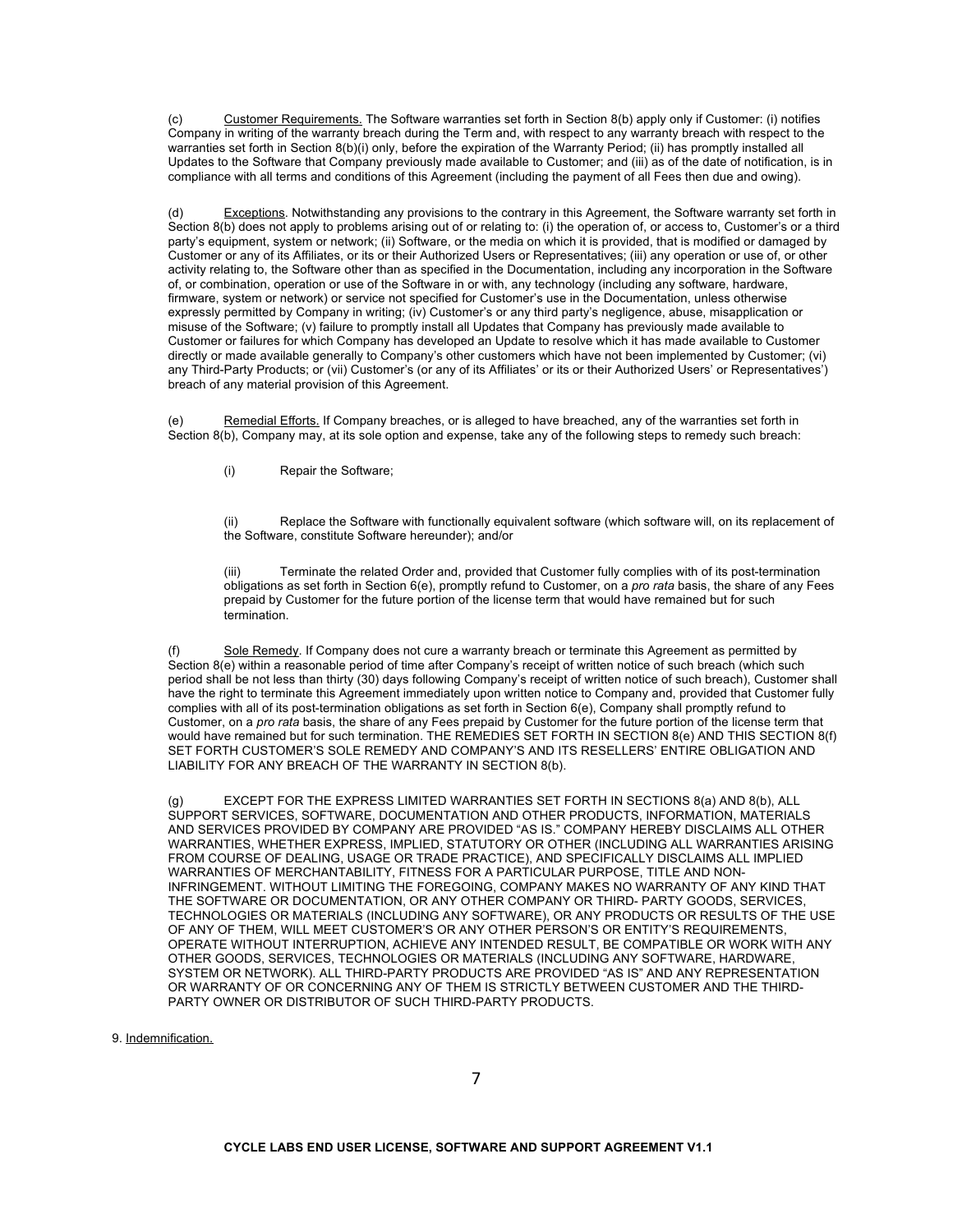(a) Company Indemnification. Company shall defend Customer, its Affiliates and its and their Authorized Users and Representatives (collectively, the "**Customer Indemnitees**") from and against any Actions brought by a third party, and will indemnify and hold the Customer Indemnitees harmless from any Losses associated with such third-party Actions, in each case to the extent the same are based on allegations that the Software or the use thereof in accordance with the terms of this Agreement and each applicable Order infringe, violate or misappropriate any Intellectual Property Right of such third party (each, an "**Infringement Claim**"). Notwithstanding the foregoing, Company shall have no liability or obligation with respect to any Infringement Claim to the extent based upon or arising out of any of the matters described in clauses (ii) through (vii) of Section 8(d) or any Third-Party Products.

Mitigation. If the Software, or in Company's reasonable opinion is likely to be, the subject of an Infringement Claim, or if any Customer Indemnitee's authorized use of the Software is enjoined or threatened to be enjoined, Company may, at its option and its sole cost and expense: (i) obtain the right for Customer to continue to use the allegedly infringing Software as contemplated by this Agreement, (ii) modify or replace the allegedly infringing Software to make such Software (as so modified or replaced) non-infringing (and such modified or replacement software shall be deemed to be Software hereunder), or (iii) if Company determines in its reasonable discretion that the remedies in clauses (i) and (ii) are not commercially practicable, then Company may terminate the applicable Order upon written notice and without any liability to Customer and shall promptly refund to Customer on a *pro rata* basis the share of any Fees prepaid by you for the future portion of the license term that would have remained but for such termination.

(c) Customer Indemnification. Customer shall defend Company, its Resellers and its and their Representatives (collectively, the "**Company Indemnitees**") from and against any Actions brought by a third party, and Customer shall indemnify and hold the Company Indemnitees harmless from any Losses associated with such third-party Actions, in each case to the extent the same are based on any breach or violation of the terms of this Agreement and/or any Order by Customer, its Affiliates or its or their Authorized Users or Representatives.

(d) Indemnification Procedure. Each Party shall promptly notify the other Party in writing of any Action for which such Party believes it is entitled to be indemnified pursuant to this Section 9. The Party seeking indemnification (the "**Indemnitee**") shall cooperate with the other Party (the "**Indemnitor**") at the Indemnitor's request and at the Indemnitor's sole cost and expense. The Indemnitor shall immediately take control of the defense and investigation of such Action and shall employ counsel of its choice to handle and defend the same, at the Indemnitor's sole cost and expense; provided that the Indemnitor may not settle any Action against the Indemnitee unless such settlement does not contain any admission on the part of the Indemnitee and completely and forever releases the Indemnitee from all liability with respect to such Action or unless the Indemnitee gives prior written consent to such settlement (such consent not to be unreasonably withheld, conditioned or delayed). The Indemnitee's failure to perform any obligations under this Section 9(d) shall not relieve the Indemnitor of its obligations under this Section 9 except to the extent that the Indemnitor can demonstrate that it has been materially prejudiced as a result of such failure. The Indemnitee may participate in and observe the proceedings at its own cost and expense with counsel of its own choosing.

Sole Remedy. THIS SECTION 9 SETS FORTH CUSTOMER'S SOLE REMEDIES AND COMPANY'S AND ITS RESELLERS' SOLE LIABILITY AND OBLIGATION FOR ANY ACTUAL, THREATENED, OR ALLEGED CLAIMS THAT THE SOFTWARE OR DOCUMENTATION INFRINGES, MISAPPROPRIATES, OR OTHERWISE VIOLATES ANY INTELLECTUAL PROPERTY RIGHTS OF ANY THIRD PARTY.

10. Limitations of Liability. IN NO EVENT WILL COMPANY OR ITS RESELLERS, OR ITS OR THEIR SERVICE PROVIDERS, LICENSORS OR SUPPLIERS BE LIABLE UNDER OR IN CONNECTION WITH THIS AGREEMENT UNDER ANY LEGAL OR EQUITABLE THEORY, INCLUDING BREACH OF CONTRACT, TORT (INCLUDING NEGLIGENCE), STRICT LIABILITY, AND OTHERWISE, FOR ANY: (a) CONSEQUENTIAL, INCIDENTAL, INDIRECT, EXEMPLARY, SPECIAL, ENHANCED, OR PUNITIVE DAMAGES; (b) INCREASED COSTS, DIMINUTION IN VALUE OR LOST BUSINESS, PRODUCTION, REVENUES, OR PROFITS; (c) LOSS OF GOODWILL OR REPUTATION; (d) USE, INABILITY TO USE, LOSS, INTERRUPTION, DELAY OR RECOVERY OF ANY DATA, IN EACH CASE REGARDLESS OF WHETHER COMPANY WAS ADVISED OF THE POSSIBILITY OF SUCH LOSSES OR DAMAGES OR SUCH LOSSES OR DAMAGES WERE OTHERWISE FORESEEABLE. IN NO EVENT WILL COMPANY'S OR ITS RESELLERS', OR ITS OR THEIR SERVICE PROVIDERS', LICENSORS' OR SUPPLIERS' AGGREGATE LIABILITY ARISING OUT OF OR RELATED TO THIS AGREEMENT UNDER ANY LEGAL OR EQUITABLE THEORY, INCLUDING BREACH OF CONTRACT, TORT (INCLUDING NEGLIGENCE), STRICT LIABILITY, AND OTHERWISE EXCEED THE TOTAL AMOUNTS ACTUALLY PAID TO COMPANY OR (IF APPLICABLE) ITS RESELLER UNDER THIS AGREEMENT IN THE TWELVE (12) MONTH PERIOD PRECEDING THE EVENT GIVING RISE TO THE CLAIM. AS BETWEEN COMPANY AND ITS RESELLERS, ON THE ONE HAND, AND CUSTOMER, ITS AFFILIATES AND ITS AND THEIR AUTHORIZED USERS, ON THE OTHER HAND, CUSTOMER ACKNOWLEDGES AND AGREES THAT CUSTOMER, ITS AFFILIATES AND ITS AND THEIR AUTHORIZED USERS ARE SOLELY RESPONSIBLE FOR ALL USES SUCH PERSONS OR ENTITIES MAY MAKE OF THE SOFTWARE, AND ALL DECISIONS SUCH PERSONS OR ENTITIES MAY MAKE BASED ON THE SOFTWARE OR ANY CONTENT OR MATERIALS AVAILABLE ON OR THROUGH THE FOREGOING, AND COMPANY AND ITS RESELLERS HEREBY DISCLAIM ALL LIABILITY AND RESPONSIBILITY ARISING FROM ANY RELIANCE PLACED ON THE SOFTWARE, OR ANY CONTENT OR MATERIALS AVAILABLE ON OR THROUGH THE SOFTWARE BY CUSTOMER, ITS AFFILIATES OR ITS OR THEIR AUTHORIZED USERS OR ANY OTHER PERSON OR ENTITY WHO MAY BE INFORMED OF ANY OF THE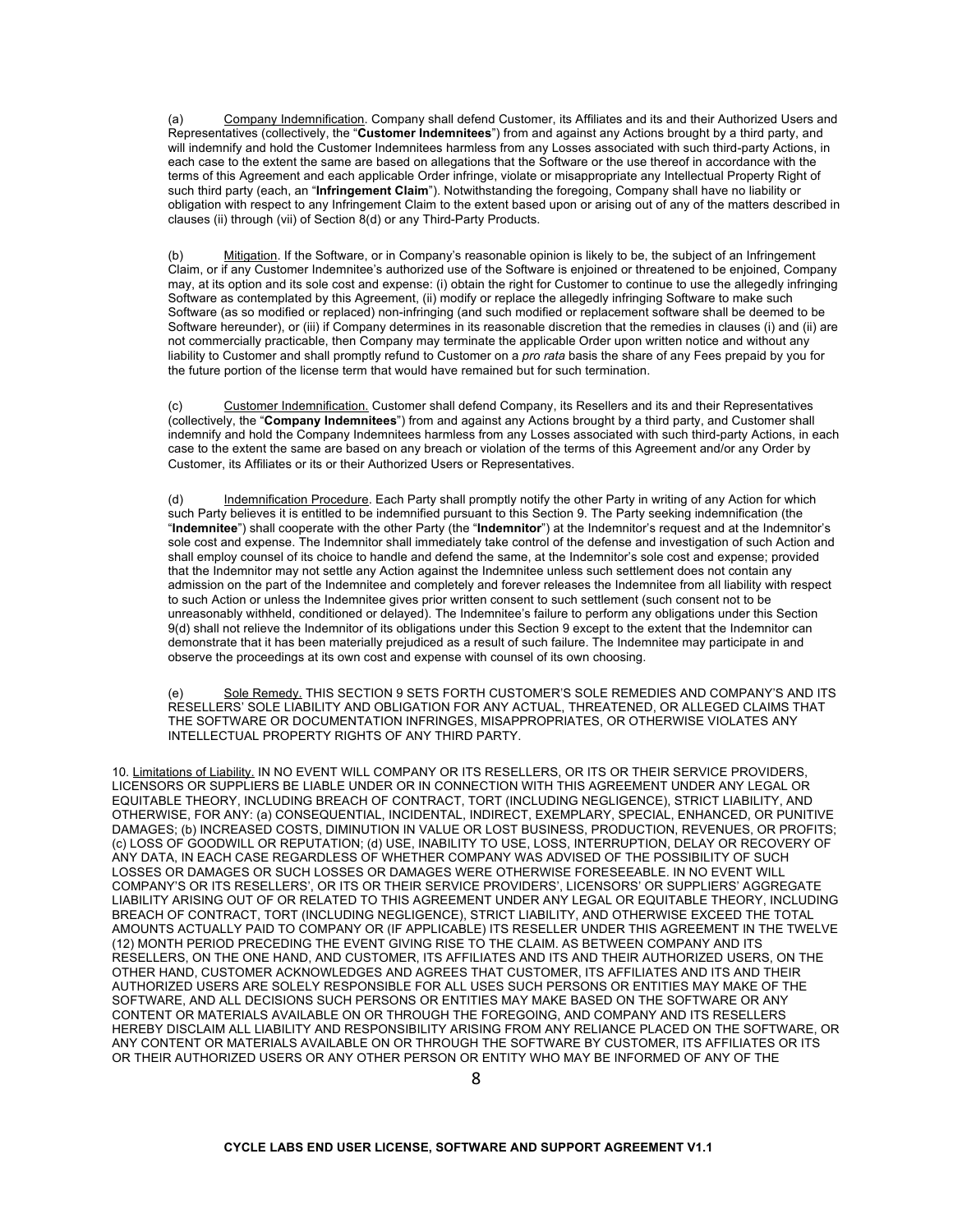CONTENTS OF THE FOREGOING. HOWEVER, THE FOREGOING EXCLUSIONS OF DAMAGES AND LIMITATIONS OF LIABILITY SHALL NOT APPLY TO COMPANY'S BREACH OF ITS OBLIGATIONS UNDER SECTION 6 (CONFIDENTIALITY), COMPANY'S INDEMNIFICATION OBLIGATIONS UNDER AND PURSUANT TO SECTION 9 OR COMPANY'S LIABILITY FOR ITS OWN FRAUD, GROSS NEGLIGENCE OR WILLFUL MISCONDUCT.

11. Term and Termination.

(a) Term. The term of this Agreement begins on the Effective Date and, unless terminated earlier pursuant to any of the Agreement's express provisions, will continue in effect until a license and service subscriptions under each applicable Order have expired or terminated (the "**Term**"). If in an Order a license or service subscription states that it is subject to auto-renewal, then such license or service subscription shall automatically renew for additional, successive one-year terms unless earlier terminated pursuant to this Agreement's express provisions or either Party gives the other Party written notice of non-renewal prior to the expiration of the then-current term of the license or service subscription. Termination of this Agreement shall cause the termination of all outstanding Orders.

#### (b) Termination. In addition to any other express termination right set forth in this Agreement:

(i) either Party may terminate this Agreement or a particular Order, effective on written notice to the other Party, if the other Party materially breaches this Agreement, and such breach: (A) is incapable of cure; or (B) being capable of cure, remains uncured thirty (30) days after the non-breaching Party provides the breaching Party with written notice of such breach; and

(ii) either Party may terminate this Agreement, effective immediately upon written notice to the other Party, if the other Party: (A) becomes insolvent or is generally unable to pay, or fails to pay, its debts as they become due; (B) files or has filed against it, a petition for voluntary or involuntary bankruptcy or otherwise becomes subject, voluntarily or involuntarily, to any proceeding under any domestic or foreign bankruptcy or insolvency law; (C) makes or seeks to make a general assignment for the benefit of its creditors; or (D) applies for or has appointed a receiver, trustee, custodian, or similar agent appointed by order of any court of competent jurisdiction to take charge of or sell any material portion of its property or business.

(c) Effect of Expiration or Termination. Upon expiration or earlier termination of this Agreement, all licenses granted hereunder will also terminate, and, without limiting Customer's obligations under Section 6(e), Customer shall cease using and delete, destroy, or return all copies of the Software and Documentation and certify in writing to the Company that the Software and Documentation has been deleted or destroyed. No expiration or termination will affect Customer's obligation to pay all Fees that may have become due before such expiration or termination, or entitle Customer to any refund.

(d) Survival. This Section 11(d) and Sections 1,  $3(d)$ ,  $3(e)$ ,  $3(f)$ ,  $3(g)$ ,  $3(i)$ ,  $5$ ,  $6$ ,  $7$ ,  $9$ ,  $10$ ,  $11(c)$  and 12 shall survive any termination or expiration of this Agreement. No other provisions of this Agreement survive the expiration or earlier termination of this Agreement.

### 12. Miscellaneous.

(a) Entire Agreement. This Agreement, together with any other documents incorporated herein by reference and all related Exhibits, constitutes the sole and entire agreement of the Parties with respect to the subject matter of this Agreement and supersedes all prior and contemporaneous understandings, agreements, and representations and warranties, both written and oral, with respect to such subject matter. In the event of any inconsistency between the statements made in the body of this Agreement, the related Exhibits, and any other documents incorporated herein by reference, the following order of precedence governs: (a) first, an Order executed by Company and Customer, (b) second, this Agreement, excluding its Exhibits; (b) third, the Exhibits to this Agreement as of the Effective Date; and (c) fourth, any other documents incorporated herein by reference.

(b) Notices. All notices, requests, consents, claims, demands, waivers, and other communications hereunder (each, a "**Notice**") must be in writing and addressed to the Parties at the addresses set forth on the most recent Order (or to such other address that may be designated by the Party giving Notice from time to time in accordance with this Section). All Notices must be delivered by personal delivery, nationally recognized overnight courier (with all fees prepaid), e-mail (with confirmation of transmission) or certified or registered mail (in each case, return receipt requested, postage pre-paid). Except as otherwise provided in this Agreement, a Notice is effective only: (i) upon receipt by the receiving Party, and (ii) if the Party giving the Notice has complied with the requirements of this Section.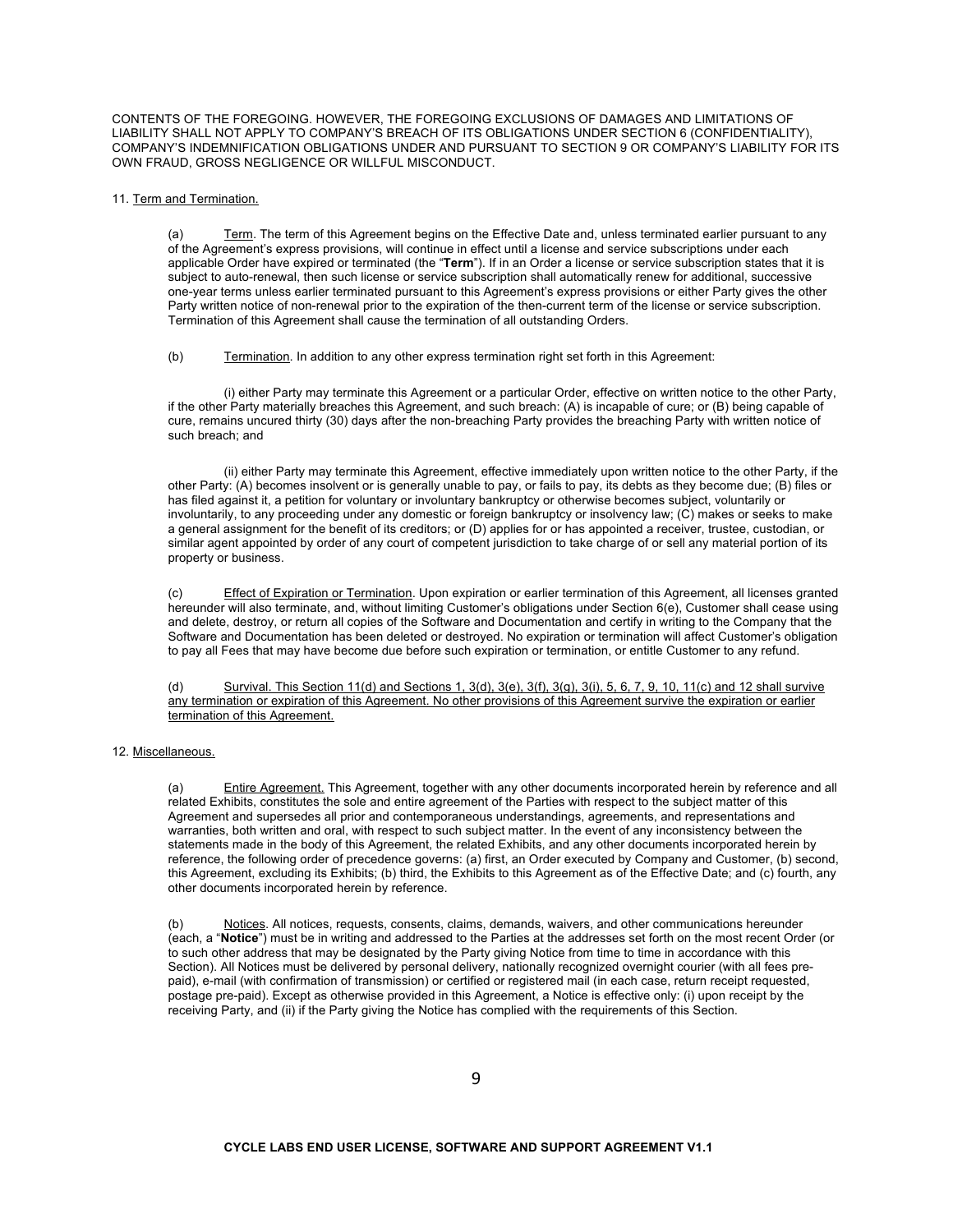(c) Force Majeure. In no event shall either Party be liable to the other Party, or be deemed to have breached this Agreement, for any failure or delay in performing its obligations under this Agreement, (except for any obligations to make payments), if and to the extent such failure or delay is caused by any circumstances beyond such Party's reasonable control, including but not limited to acts of God, flood, fire, earthquake, explosion, war, terrorism, invasion, riot or other civil unrest, strikes, labor stoppages or slowdowns or other industrial disturbances, or passage of law or any action taken by a governmental or public authority, including imposing an embargo.

(d) Amendment and Modification; Waiver. No amendment to or modification of this Agreement or any Order is effective unless it is in writing and signed by an authorized representative of each Party. No waiver by any Party of any of the provisions hereof will be effective unless explicitly set forth in writing and signed by the Party so waiving. Except as otherwise set forth in this Agreement, (i) no failure to exercise, or delay in exercising, any rights, remedy, power, or privilege arising from this Agreement will operate or be construed as a waiver thereof and (ii) no single or partial exercise of any right, remedy, power, or privilege hereunder will preclude any other or further exercise thereof or the exercise of any other right, remedy, power, or privilege.

(e) Severability. If any provision of this Agreement is invalid, illegal, or unenforceable in any jurisdiction, such invalidity, illegality, or unenforceability will not affect any other term or provision of this Agreement or invalidate or render unenforceable such term or provision in any other jurisdiction. Upon such determination that any term or other provision is invalid, illegal, or unenforceable, the Parties hereto shall negotiate in good faith to modify this Agreement so as to effect the original intent of the Parties as closely as possible in a mutually acceptable manner in order that the transactions contemplated hereby be consummated as originally contemplated to the greatest extent possible.

(f) Governing Law; Submission to Jurisdiction. This Agreement is governed by and construed in accordance with the internal laws of the State of Delaware without giving effect to any choice or conflict of law provision or rule that would require or permit the application of the laws of any jurisdiction other than those of the State of Delaware. Any legal suit, action, or proceeding arising out of or related to this Agreement or the licenses granted hereunder shall be instituted exclusively in the federal courts of the United States or the courts of the State of Delaware, and each Party irrevocably submits to the exclusive jurisdiction of such courts in any such suit, action, or proceeding.

(g) Assignment. Neither Party may assign or transfer any of its rights or delegate any of its obligations hereunder, in each case whether voluntarily, involuntarily, by operation of law or otherwise, without the prior written consent of the other Party, which consent shall not be unreasonably withheld, conditioned, or delayed; provided, however, that either Party may assign this Agreement in its entirety without the other Party's consent to its Affiliates or to an entity that acquires all or substantially all of the business or assets of the assigning Party to which this Agreement pertains, whether by merger, reorganization, acquisition, sale or otherwise. Any purported assignment, transfer, or delegation in violation of this Section is null and void. No assignment, transfer, or delegation will relieve the assigning or delegating Party of any of its obligations hereunder. This Agreement is binding upon and inures to the benefit of the Parties hereto and their respective permitted successors and assigns.

Export Regulation. The Software may be subject to US export control laws, including the Export Control Reform Act and its associated regulations. Customer shall not, directly or indirectly, export, re-export, or release the Software to, or make the Software accessible from, any jurisdiction or country to which export, re-export, or release is prohibited by law, rule, or regulation. Customer shall comply with all applicable federal laws, regulations, and rules, and complete all required undertakings (including obtaining any necessary export license or other governmental approval), prior to exporting, re-exporting, releasing, or otherwise making the Software available outside the US.

(i) Equitable Relief. Each Party acknowledges and agrees that a breach or threatened breach by such Party of any of its obligations under Section 6 or, in the case of Customer, Sections 3(d) or 3(e), would cause the other Party irreparable harm for which monetary damages would not be an adequate remedy and agrees that, in the event of such breach or threatened breach, the other Party shall be entitled to equitable relief, including a restraining order, an injunction, specific performance, and any other relief that may be available from any court, without any requirement to post a bond or other security, or to prove actual damages or that monetary damages are not an adequate remedy. Such remedies are not exclusive and are in addition to all other remedies that may be available at law, in equity, or otherwise.

Counterparts. Any Order may be executed in counterparts, each of which is deemed an original, but all of which together are deemed to be one and the same agreement. A signed copy of an Order delivered by facsimile, e-mail or other means of electronic transmission is deemed to have the same legal effect as delivery of an original signed copy of this Agreement.

(k) Privacy. At all times your information will be treated in accordance with Company Solution's Privacy Policy, the terms of which may be updated from time to time and are incorporated by reference as if fully restated herein, and can be viewed at: https://www.cycleautomation.com/legal/privacy-policy/

### **CYCLE LABS END USER LICENSE, SOFTWARE AND SUPPORT AGREEMENT V1.1**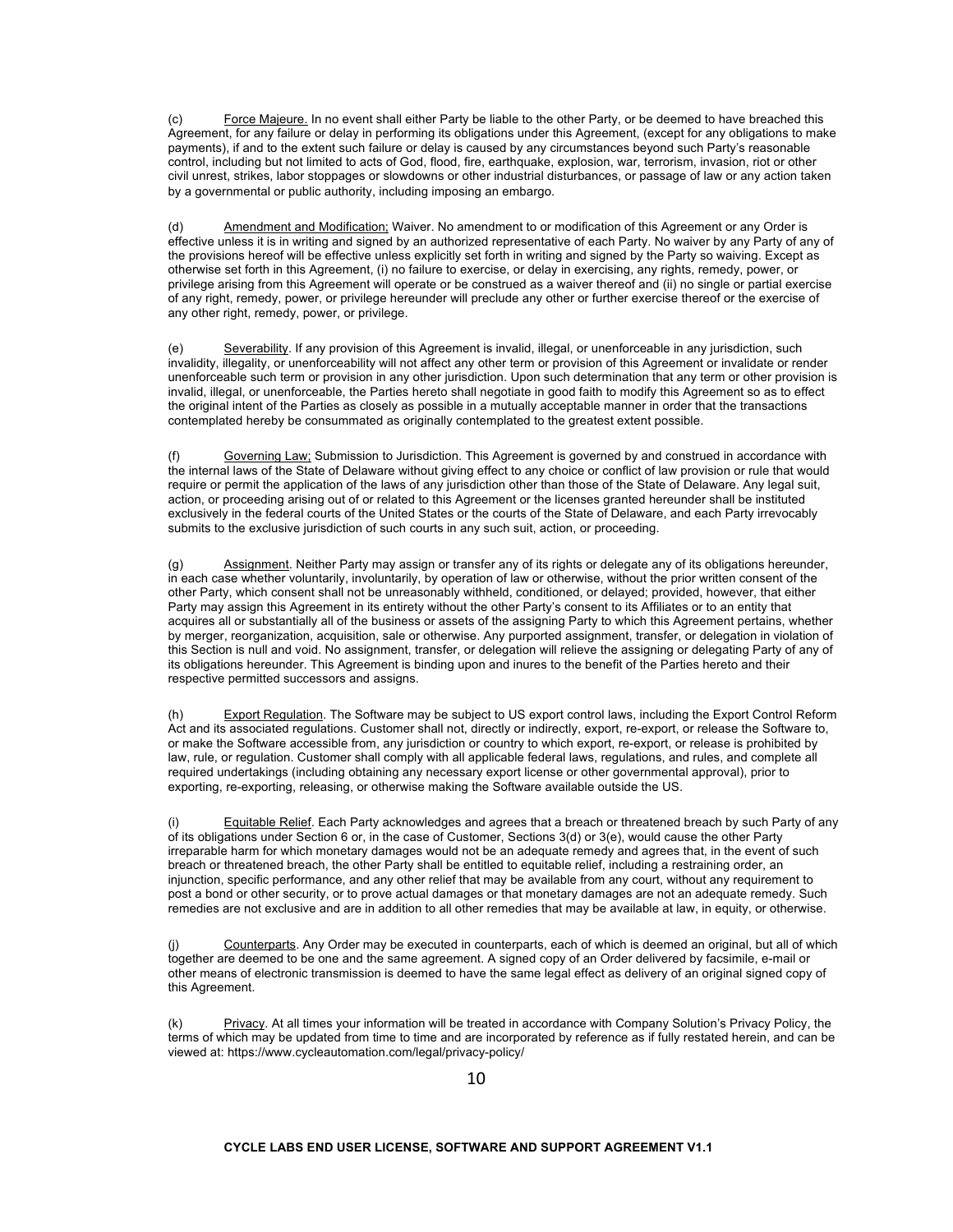(l) Independent Contractor. The Parties agree that Company will act as an independent contractor in the performance of its duties under this Agreement. The Parties recognize that this Agreement does not create any actual or apparent agency, partnership, franchise, or relationship of employer and employee between the Parties

(m) Marketing. Customer agrees that Company may use Customer's name and logo to identify Customer as a Company customer on Company's official websites and other marketing materials. Customer may provide Company with reviews and evaluations of Company's Software, Support and Services and suggestions for modifying and improving Company's Software, Support and Services, (cumulatively the "Feedback"). Customer agrees that Company will have the unrestricted royalty-free right to copy, display and use Customer's Feedback and that Company will own all of the rights in any new or revised Software, Support or Services that Company creates that include, embody or are based on Customer Feedback.

(Remainder of page intentionally left blank)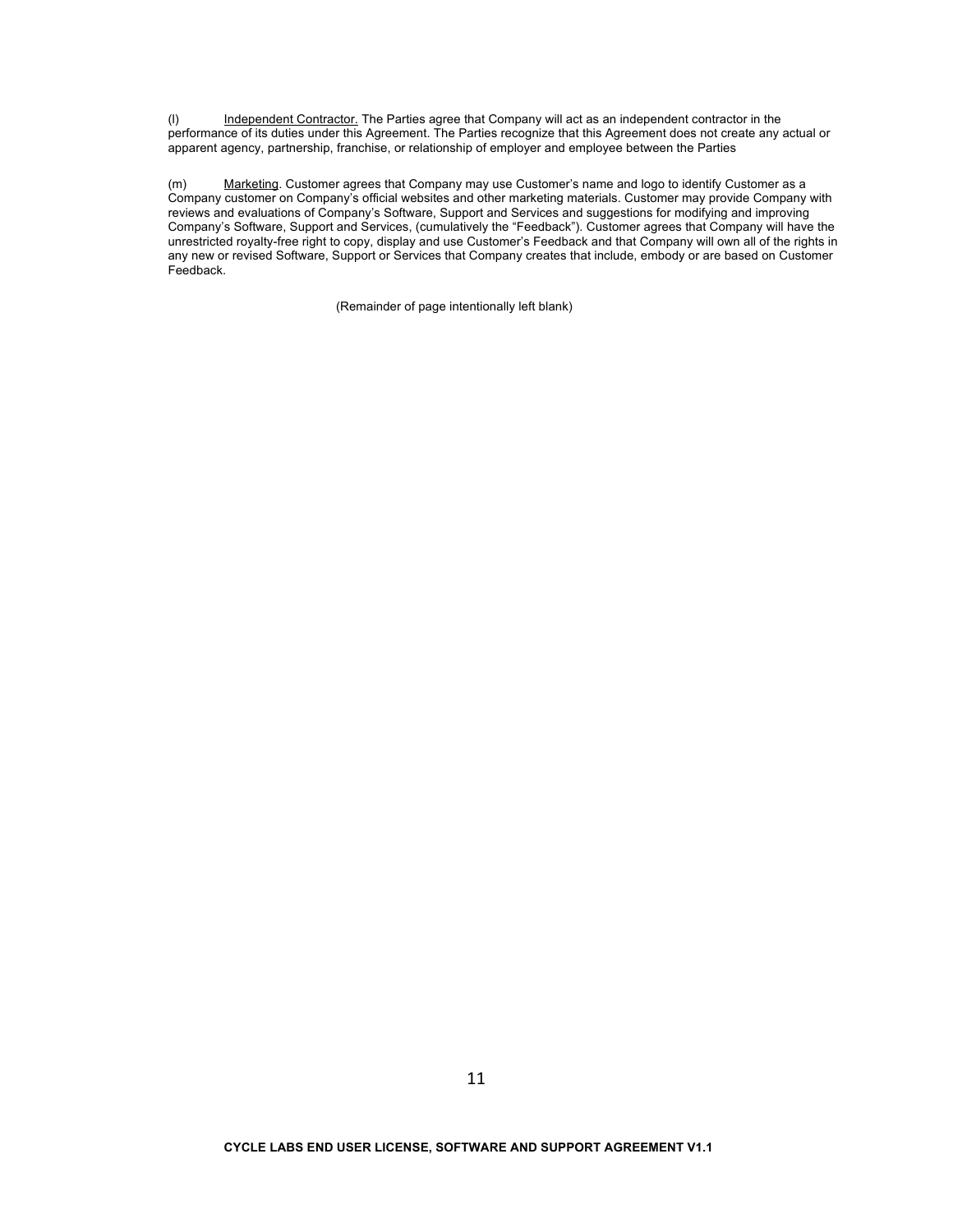### **EXHIBIT A Service Level Agreement**

### **"Basic" Support**

Customers who have purchased "Basic" support (as specified in the applicable Order) shall receive Support Services via access to a community Slack channel, online Knowledge Base & online training, also via electronic mail and access to the customer support portal and during Company's normal business hours only (8:30 a.m. to 5:30 p.m., Eastern time, Monday through Friday, excluding federal holidays). Company shall use commercially reasonable efforts to respond to and resolve any questions submitted or Software failures reported to Company as soon as reasonably practicable for Company given its available resources.

#### **"Premium" and "Enterprise" Support**

Customers who have purchased "Premium" or "Enterprise" support (as specified in the applicable Order) shall receive Support Services on a 24 x 7 basis, via electronic mail and access to the customer support portal from a designated Company technical support representative. Additional hours of live telephone, chat and email support may be purchased for an additional fee. Company shall use commercially reasonable efforts to respond to and resolve any questions submitted or Software failures reported to Company in accordance with the following:

#### *Severity Definitions*

- Severity 1 Application is completely down or a major malfunction resulting in the product being in an inoperative condition. Users are unable to reasonably perform their normal functions.
- Severity 2 Critical loss of application functionality or performance resulting in a high number of users unable to perform their formal functions. The application is usable but severely limited..
- Severity 3 Moderate loss of application functionality or performance resulting in multiple users impacted in their normal functions. Minor feature/application failure, a convenient workaround exists/minor performance degradation/not impacting production.
- Severity 4 Minor loss of application functionality. No significant impact to the customer, or the issue occurs in functionality that is not critical or frequently used.

### *Initial Response Times – Technical Support*

All Customer submitted requests to the Company Customer Care Helpdesk will receive a response based on assigned issue severity level. The following response times are for Customer submitted requests which require technical support.

- Severity 1: The Company Customer Care Agent will make initial contact and begin problem resolution within 60 minutes
- Severity 2: The Company Customer Care Agent will make the initial contact and begin problem resolution within 120 minutes.
- Severity 3: The Company Customer Care Agent will make initial contact within 4 business hours.
- Severity 4: The Company Customer Care Agent will make initial contact within 8 business hours.

#### *Initial Response Times – Non-Technical Support and Operational Assistance*

When a customer submits a Helpdesk ticket that is of a non-technical nature or operational assistance, the Company Customer Care Agent will make initial contact within the following guidelines.

- Basic Support: 24 Hours
- Premium Support: 12 Hours
- Enterprise Support: 4 hours

Examples of non-technical or operational assistance tickets include, but are not limited to:

- Technical and operational assistance for Customer's use of the Software
- Responses to questions about the documented features and functionality of the Software and usage thereof